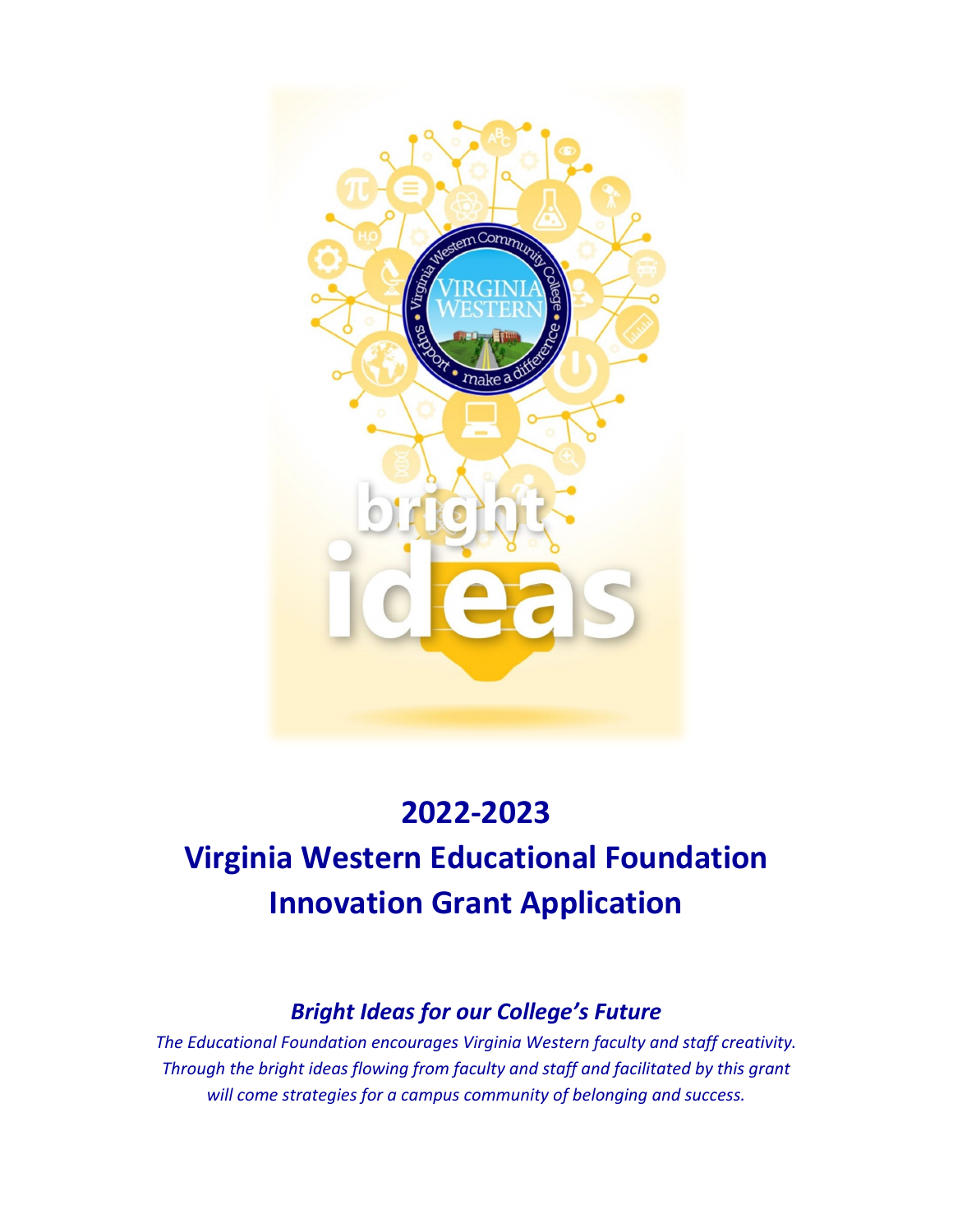

### **2022-2023**

## **Educational Foundation Faculty and Staff Innovation Grant Application**

**Directions:** Complete this form in Word.

- 1. To be eligible for consideration, you must meet with Grants Office staff at least once for guidance in completing application.
- 2. Before you print the final document, save an electronic copy for your files.
- 3. Print a copy to be signed.
- 4. Secure the required signatures. *Note earlier deadlines for signatures.*
- 5. Application must be received by **4 p.m. Friday, March 25, 2022.** Application may be emailed to Carolyn Payne at [cpayne@virginiawestern.edu](mailto:cpayne@virginiawestern.edu) or hand-delivered to the VWCC Educational Foundation, Rm. F214, Fishburn Hall. Applications received after the deadline will not be accepted.

| <b>Project Title</b>                    |  |
|-----------------------------------------|--|
| <b>Applicant Name</b>                   |  |
| <b>Department</b>                       |  |
| <b>Position/Title</b>                   |  |
| <b>Email</b>                            |  |
| Campus phone number                     |  |
| <b>Amount requested from Foundation</b> |  |
| <b>Total from other funding sources</b> |  |
| Number of students directly impacted    |  |
| Number employees directly impacted      |  |

Have you applied for Perkins Grant funds for same project? <br>
<u>NO</u>

#### **REQUIRED SIGNATURES**

*Your signature indicates approval of this request to VWCC's Educational Foundation.*

| Signature of Faculty/Staff Applicant                                     | Date |
|--------------------------------------------------------------------------|------|
| Signature of Supervisor (Must be received 2 weeks prior to submittal)    | Date |
| Signature of Vice President (Must be received 1 week prior to submittal) | Date |
| Signature of Director of Grants Development & Special Projects           | Date |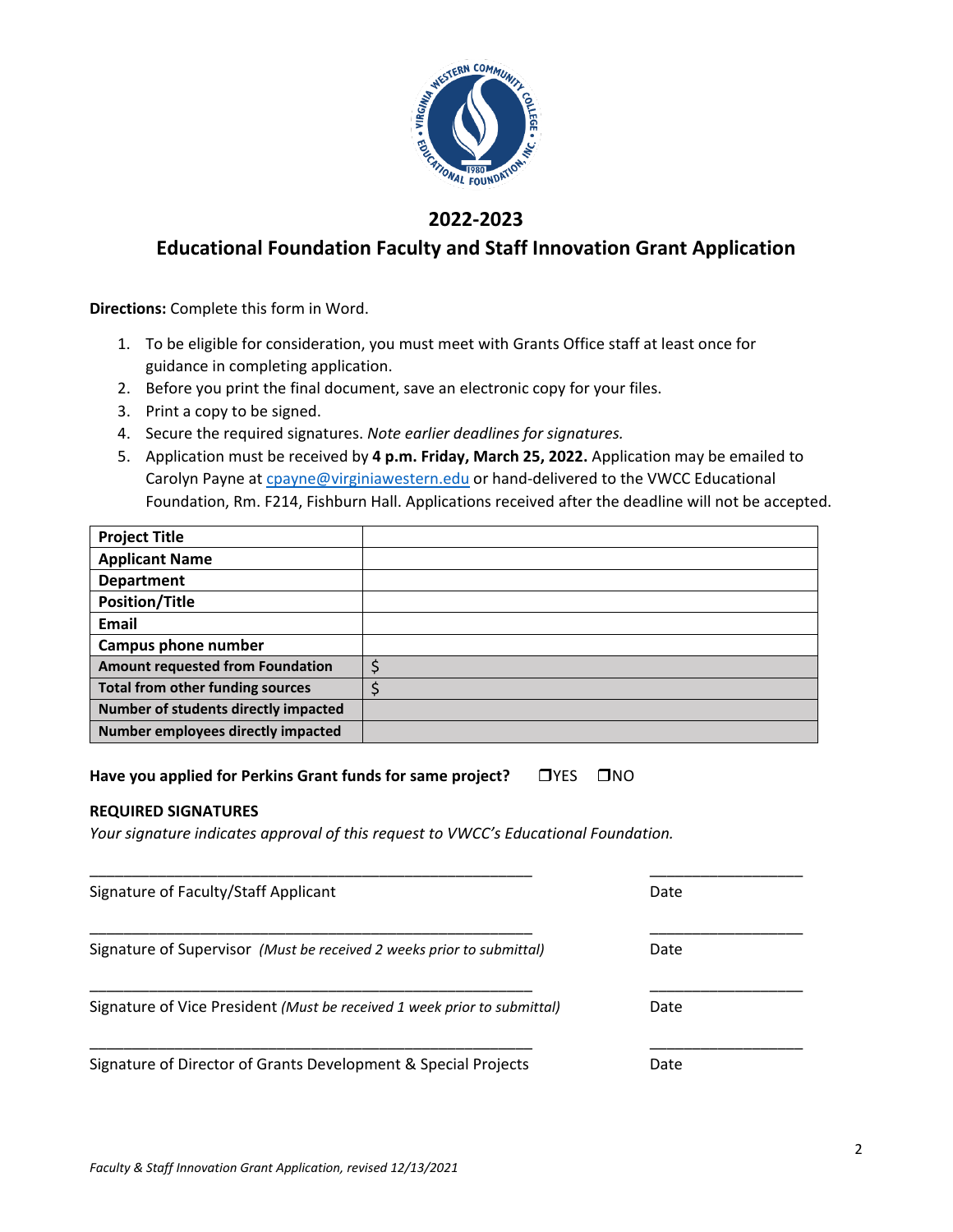## **Deadline: Friday, March 25, 2022**

#### **I. PROJECT DESCRIPTION**

**Project goals:** Goals are the broad statements that provide focus and direction for meeting the project's objectives. What are the goals you wish to achieve with your bright idea?

**Project objectives:** Objectives are measurable statements that indicate what the project will specifically accomplish (i.e. improve student retention by 10% over two years). What objectives will your project accomplish?

**Project summary:** Summarize your bright idea in no more than 200 words. Include the ways your bright idea will create a sense of belonging for VWCC students, other needs that it will address, the difference you want to make, and some details about how you will make that difference. Do not include dollar figures in this summary.

**Target population:** Who and how many do you expect to impact with your bright idea?

**Collaboration:** Are you partnering with other college employees and/or departments to bring your bright idea to life? If so, who are they and in what capacities are they participating?

**II. PROJECT TIMELINE:** List the major activities of your bright idea in chronological order. Include a start date and end date for each activity, and indicate who is responsible for completing the activity. Add/delete rows as necessary. Note that projects may begin after **notification of award in May 2022,** but must be completed with final report, invoices and receipts delivered to the Educational Foundation by end of business **March 24, 2023**.

\_\_\_\_\_\_\_\_\_\_\_\_\_\_\_\_\_\_\_\_\_\_\_\_\_\_\_\_\_\_\_\_\_\_\_\_\_\_\_\_\_\_\_\_\_\_\_\_\_\_\_\_\_\_\_\_\_\_\_\_\_\_\_\_\_\_\_\_\_\_\_\_\_\_\_\_\_\_\_\_\_\_\_\_\_\_\_\_\_

| <b>Major activities</b> | <b>Start date</b> | <b>End date</b> | Person responsible |
|-------------------------|-------------------|-----------------|--------------------|
|                         |                   |                 |                    |
|                         |                   |                 |                    |
|                         |                   |                 |                    |
|                         |                   |                 |                    |
|                         |                   |                 |                    |
|                         |                   |                 |                    |
|                         |                   |                 |                    |